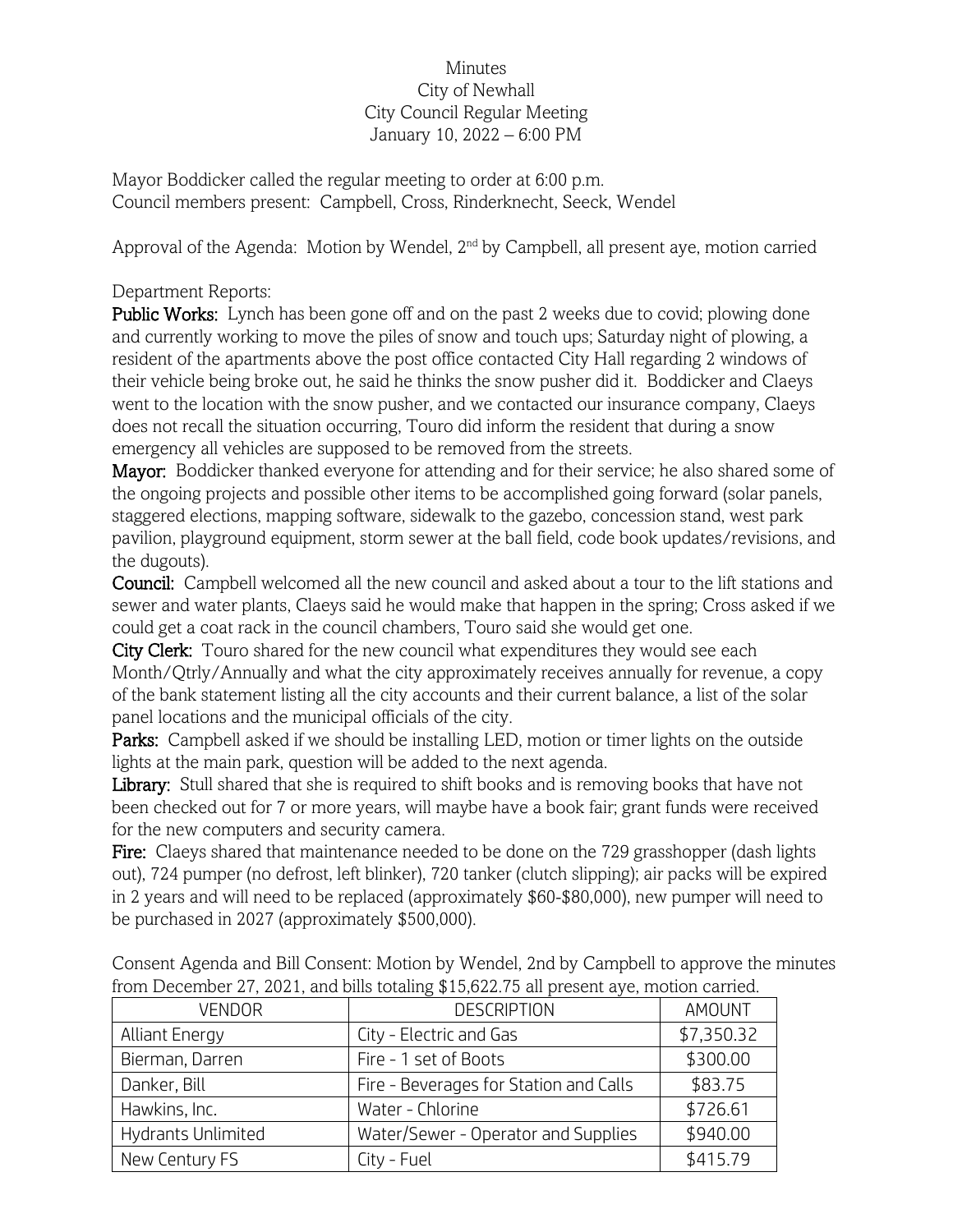| South Slope             | City - Internet, Phone and Cable                                   | \$604.00    |
|-------------------------|--------------------------------------------------------------------|-------------|
| <b>Utility Services</b> | Water - Ground Storage & Pedis                                     | \$4,327.71  |
| <b>VISA</b>             | Library - Microsoft                                                | \$106.99    |
| <b>VISA</b>             | City - Adobe, Calendar, Shop - 2<br>Sweatshirts, 2 Coats, Air Pump | \$767.58    |
|                         |                                                                    | \$15,622.75 |

## Council Action:

- A. Motion by Wendel  $2<sup>nd</sup>$  by Seeck setting the Public Hearing approving the Proposed Tax Levy for January 24, 2022, all present aye, motion carried.
- B. Motion by Wendel, 2<sup>nd</sup> by Cross appointing Doug Rinderknecht as the ProTem, all present aye, motion carried.
- C. Motion by Campbell,  $2<sup>nd</sup>$  by Rinderknecht approving Mossman Law as the City Attorney until January 2024, all present aye, motion carried.
- D. Motion by Seeck, 2<sup>nd</sup> by Cross, approving Keri Touro as the City Clerk until January of 2024, all present aye, motion carried.
- E. Motion by Wendel,  $2<sup>nd</sup>$  by Seeck, all present aye motion carried for the following board members:
	- i. Joanne Moeller Library Board Chairperson January 2027
	- ii. Todd Dengler Library Board January 2027
	- iii. Steve Spurgeon Zoning Board of Adjustments January 2027
	- iv. Gary Volesky Planning and Zoning Commission January 2027
- F. Motion by Campbell, 2<sup>nd</sup> by Rinderknecht approving Anderson Insurance and EMC until January 2024, all present aye, motion carried.
- G. Motion by Campbell,  $2^{nd}$  by Wendel to advertise for the Zoning Administrator position, Boddicker will fill in when needed, all present aye, motion carried.
- H. Motion by Seeck, 2nd by Cross to set the Budget Workshop for January 19, 2022, at 1:00 PM, all present aye, motion carried.
- I. Employee handbook revisions and clarifications:
	- i. Motion by Wendel,  $2<sup>nd</sup>$  by Campbell to allow superintendent positions the option from April 1<sup>st</sup> to October 30<sup>th</sup> to work 10-hour days and take Friday off when not on call that weekend, work is done, and approved by Mayor, also "Comp time" can be used and if worked overtime, they use the overtime hours earned as the comp time, all present aye, motion carried.
	- ii. Motion by Wendel,  $2<sup>nd</sup>$  by Seeck to allow for accounting purposes personal time and vacation can be used effective the  $1<sup>st</sup>$  of each year. If employee leaves employment prior to their anniversary month and have used vacation, employees last paycheck will reflect and have deducted and unearned vacation used, motion carried.
	- iii. Motion by Rinderknecht,  $2<sup>nd</sup>$  by Campbell adding that employees can "text" not just call absenteeism information, all present aye, motion carried.
	- iv. Motion by Seeck, 2<sup>nd</sup> by Campbell to table holiday pay until the next meeting, and combine with item v. all present aye, motion carried.
	- v. Rate of pay for holidays and when holidays should be taken if they fall on the weekend will be added to next agenda.
	- vi. Motion by Cross, 2nd by Rinderknecht to pay all full-time employees \$420 a month in lieu of health insurance and/or until insurance quotes are received and revising this motion, all present aye, motion carried.